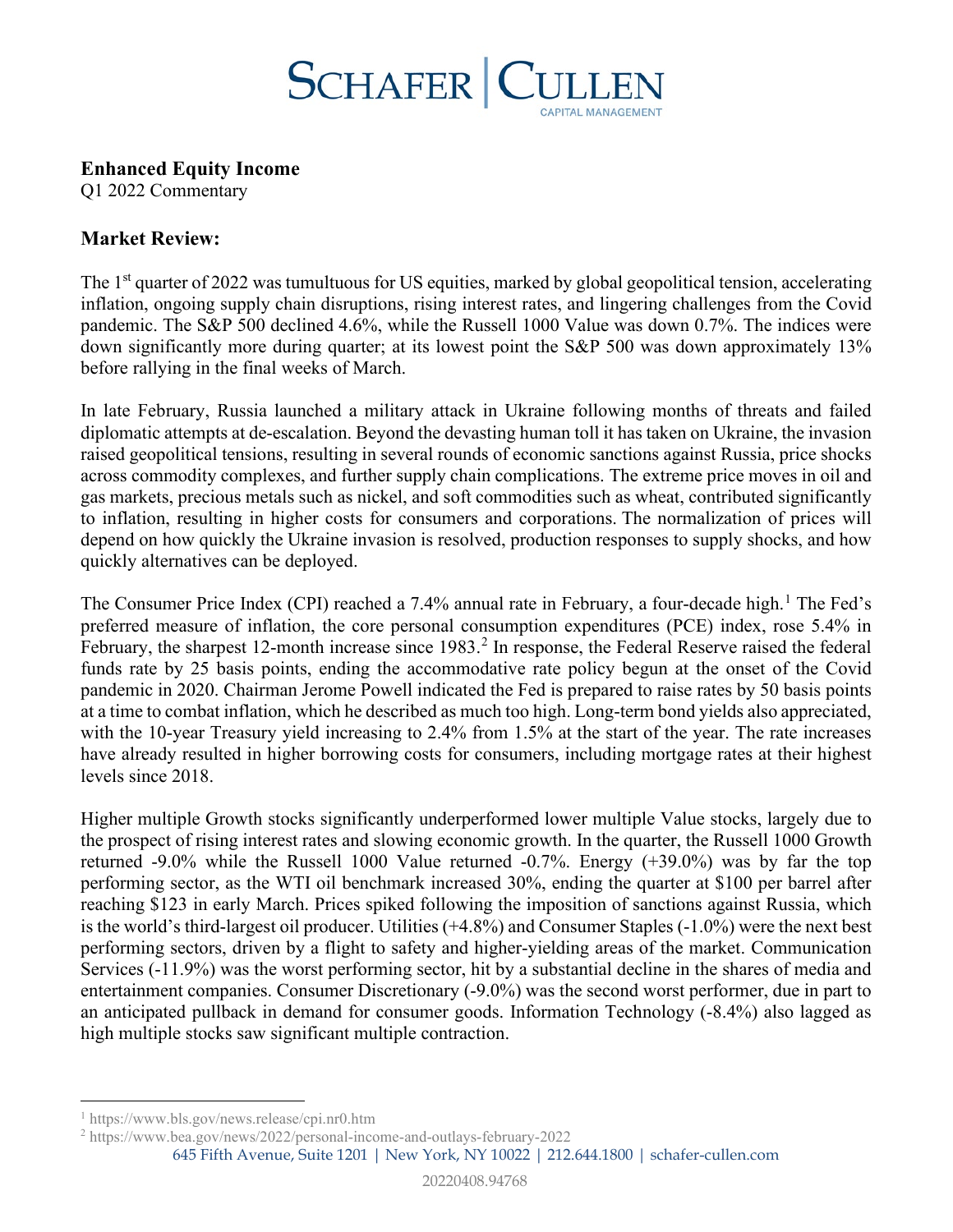## **Income and Options Summary:**

The Enhanced Equity Income strategy finished the first quarter on track to pay out 7.3% income for the year, annualizing 3.7% from dividend receipts and 3.6% from call options premiums. Eleven of the 34 companies held at quarter end increased dividends during the period, at an average rate of 8.8%.

In reaction to economic and geopolitical events, the continuation of the shift of investor preference by sector changed the options environment. Initial equity market corrections created a broader array of attractive call options which faded on subsequent bounces. While the Energy and Materials sectors offered good premiums throughout, Financials bids faded into inflation, rate-hike, and recessionary concerns. As the quarter ended, interest in defensives and bond proxies came into view, bolstering some Consumer Staples names, in addition to Utilities and Health Care.

Against this backdrop, EEI recorded favorable options premium characteristics, averaging a dividendequivalent return of 18% per write from 41 covered positions. The assignment rate continued to fall through March; 86 of 327 contracts written in the representative account were assigned, yielding a 26% rate. During the quarter, calls were written at an average of 4% out-of-the-money.

### **Performance Analysis:**

Buoyed by strong returns from its allocations to the Energy, Materials and Health Care sectors and underweight allocations to Information Technology, the Enhanced Equity Income strategy recorded a positive return during the first quarter. The strategy generally benefitted from investor preference for value names with quality earnings and free-cash-flow dividends, and from bond investors who began to turn heavily from fixed income to equity income investments.

The strategy returned 2.7% (net), outperforming its primary benchmark, the S&P 500 Buy/Write Index (BXM), which gained 0.8% and its secondary benchmark, the SPDR Barclays High Yield Bond ETF (JNK), which fell -4.7%. At quarter-end, EEI's representative account had nearly tripled the total return of JNK since inception.

| <b>March 31, 2022</b>                         | <b>QTD</b> | YTD        | 1 Yr   | 3 Yr | <b>5 Yr</b> | <b>Since</b><br>Incept* |
|-----------------------------------------------|------------|------------|--------|------|-------------|-------------------------|
| <b>SCCM Enhanced Equity Composite (gross)</b> | 3.0        | <b>3.0</b> | 13.5   | 11.8 | 9.4         | <b>10.1</b>             |
| <b>SCCM Enhanced Equity Composite (net)</b>   | 2.7        | 2.7        | 12.2   | 10.5 | 8.2         | 8.9                     |
| S&P 500 Buy-Write Index (BXM)                 | 0.8        | 0.8        | 14.9   | 8.6  | 7.2         | 7.3                     |
| SPDR Barclays High Yield Bond ETF (JNK)       | $-4.7$     | $-4.7$     | $-1.2$ | 3.5  | 3.8         | 4.7                     |
| Russell 1000 Value Index                      | $-0.7$     | $-0.7$     | 117    | 13.0 | 10.3        | 11.4                    |

#### **Figure 1: Enhanced Equity Income Returns vs. Benchmark**

*\*12/31/2010. Performance for periods greater than 1 year is annualized. Past performance is no guarantee of future results.*

The 1<sup>st</sup> quarter of 2022 marked the first negative quarter of returns since Q1 2020 as the market digested a number of headwinds and the Fed began to tighten monetary policy from the flood of liquidity initiated at the onset of the pandemic. Decades-high level inflation readings were met with a firmly hawkish Fed stance. The downturn in pockets of the most speculative corners of the market, first experienced in mid-2021, spread to other "long duration" Growth stocks as relentless inflation and higher rates became a key market concern. The initial concerns surrounding the impact of Russia's invasion in Ukraine led to further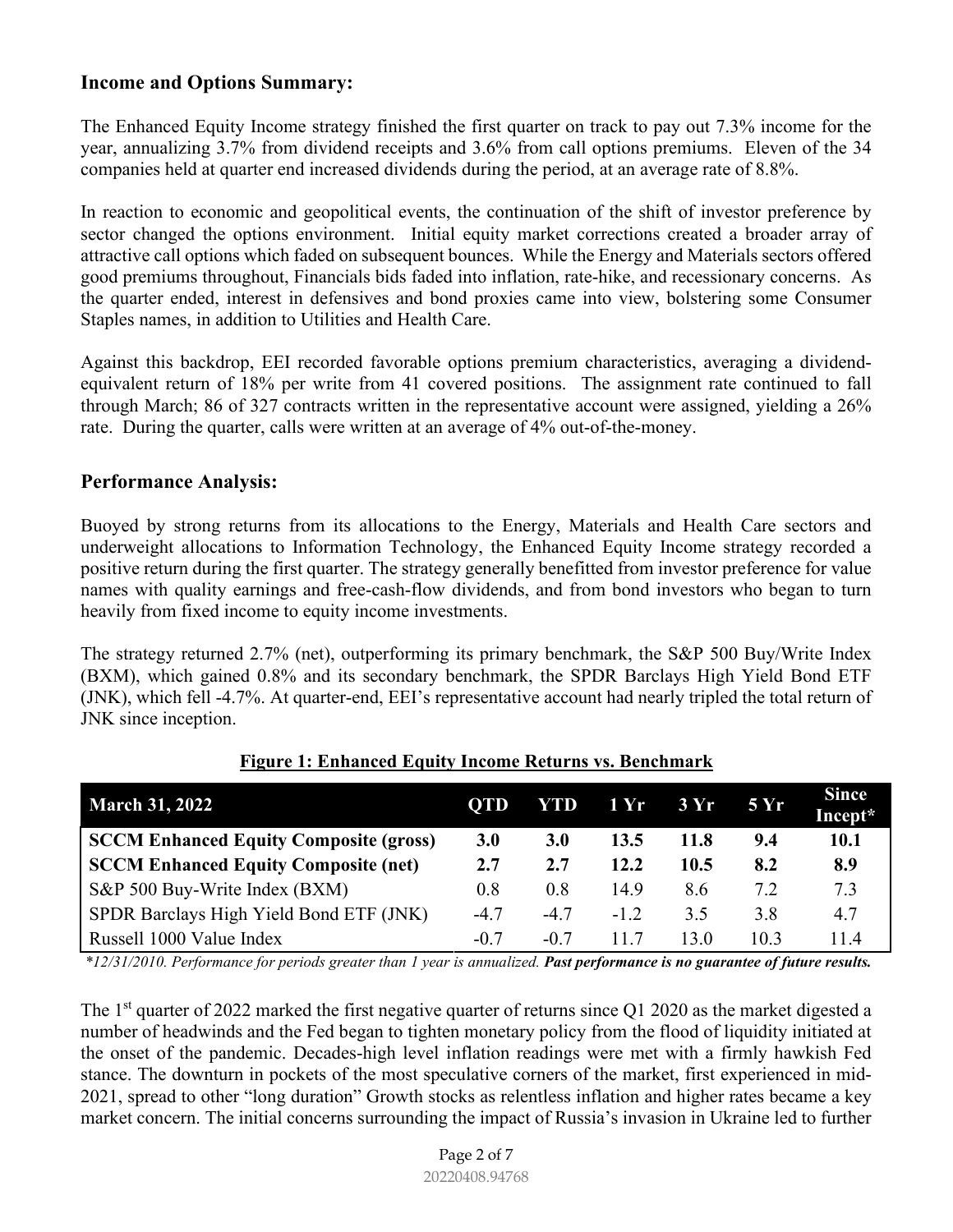market weakness, but equities staged a strong mid-March relief rally to end the quarter. On a relative basis, it was the strongest start for Value over Growth in decades with the Russell 1000 Value (-0.7% total return) outperforming the Russell 1000 Growth (-9.0% total return) by 830 basis points in the quarter.

The shift towards Defensive equities in late 2021 continued into 2022 as mounting macro concerns drove a rotation into high dividend and low beta sectors. Energy, the highest yielding sector in the market, was the strongest performer while Utilities also outperformed in the quarter. However, nuances began to emerge as Consumer Staples, a classic Defensive sector, underperformed in March driven by the impact of spiking oil prices likely pressuring top-line growth and margins. The highest dividend yielding quintile of stocks outperformed the lowest yielding quintile by 1,710 basis points in the quarter. In conjunction, low beta outperformed high beta stocks in the quarter.

|                 | <b>S&amp;P Dividend</b><br><b>Yield Quintiles</b> |            | Q1     | <b>BofA Adj</b><br><b>Beta</b> | Weight in<br><b>S&amp;P 500</b> | <b>Forward</b><br><b>P/E Ratio</b> | <b>Dividend</b><br><b>Yield</b> |
|-----------------|---------------------------------------------------|------------|--------|--------------------------------|---------------------------------|------------------------------------|---------------------------------|
| Low Yield       | 0.00                                              | 0.00<br>To | $-8.8$ | 1.21                           | 26.3                            | 25                                 | 0.0                             |
|                 | 0.00                                              | 0.97<br>To | $-6.1$ | 1.06                           | 25.1                            | 28                                 | 0.6                             |
|                 | 0.97                                              | To 1.83    | $-7.8$ | 1.03                           | 14.9                            | 18                                 | 1.4                             |
|                 | 1.83                                              | To 2.78    | $-4.5$ | 0.93                           | 18.7                            | 17                                 | 2.3                             |
| High Yield 2.78 |                                                   | 8.87<br>To | 8.3    | 0.88                           | 15.1                            | 13                                 | 3.7                             |

**Figure 2: Performance by Dividend Quintile**

Source: BofA Research, US Performance Monitor, 4/1/2022.

## **Portfolio Changes:**

#### *Purchases*

We initiated a position in **Siemens (SIEGY)**, a German-based industrial conglomerate specializing in electrical engineering and electronics, supplying systems and services for power generation, transmission and distribution, building operations, factory automation, rail transportation and healthcare equipment. The company is a global market share leader in most of its end markets, with one of the largest installed base of industrial equipment worldwide. Siemens is well positioned to capitalize on long-term growth opportunities in 1) Electrification – selling products designed to generate, transmit, distribute and utilize electrical energy with high efficiency and in alternative energy, 2) Automation – maintain leading market share position in automating customer processes, and 3) Digitalization – exploiting opportunities offered by digitalization to add value to customers through software solutions and intelligent data analytics. The company's high emerging market exposure, at nearly one third of its revenues, will further drive growth as its equipment and services support the urbanization and massive infrastructure build-outs in those regions over the coming decades. As a consequence of several restructuring initiatives over the past few years, including the spin-off of its Energy and Healthcare divisions, we believe that the value of the core Siemens business will be more clearly reflected in the stock's valuation going forward, given that the remaining businesses carry less cyclical risk and tend to be deeply integrated into customer operations, customized for specific applications and are thus less likely to be swapped out for competing products. Shares of the company are valued at 14.1 times forward earnings and offer a 3.4% dividend yield.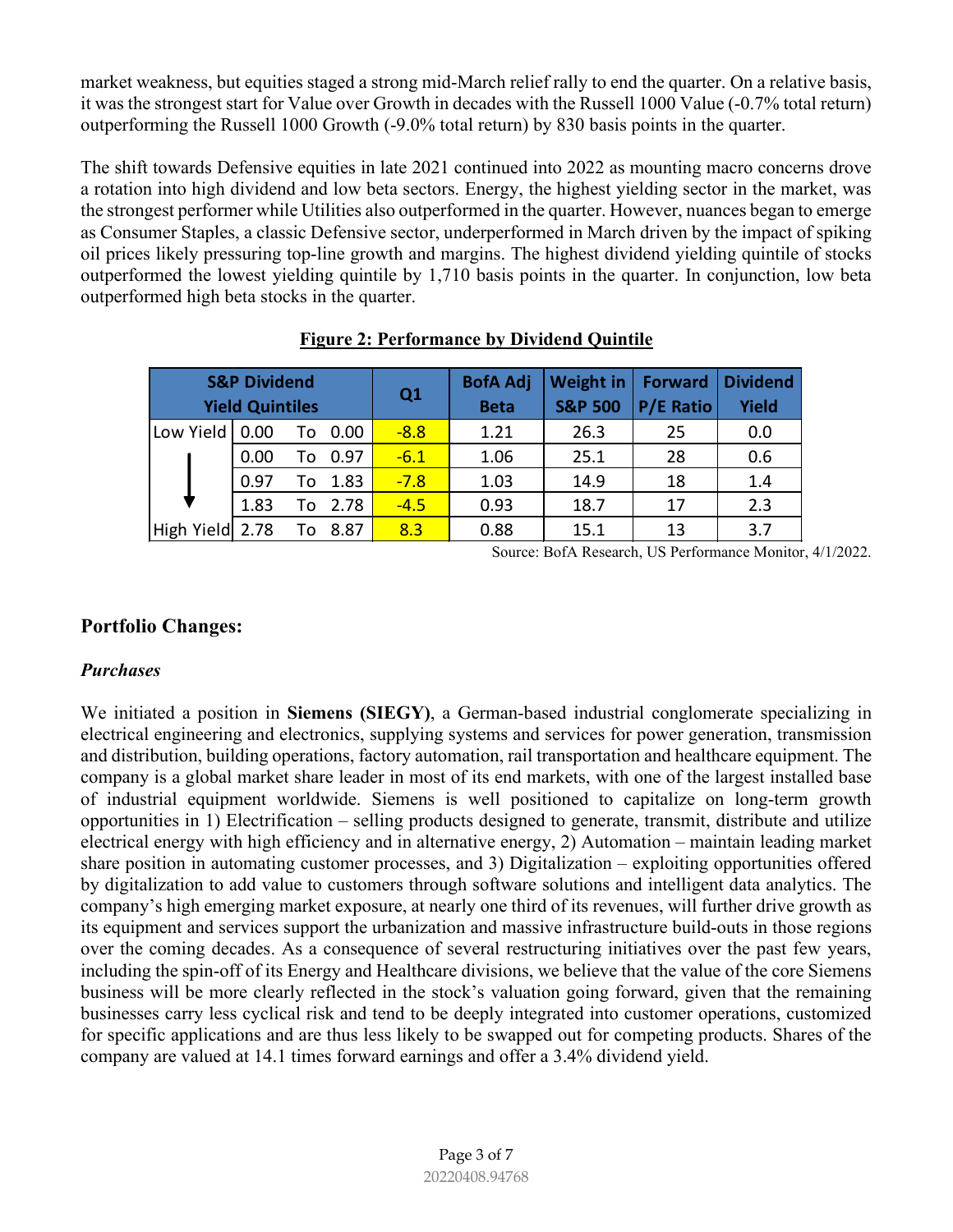#### *Sales*

**ConocoPhillips (COP)** was sold out of the strategy in the quarter. Energy stocks significantly outperformed in the quarter, as global supply and demand dynamics remained favorable, leading to higher oil and gas prices. Prices spiked following the imposition of sanctions against Russia, which is the world's third-largest oil producer. ConocoPhillips has been managed well, in our view, across the recent five- to seven-year cycle in oil prices. The company has shed its higher-cost and less productive assets, favoring long-tailed basins with smoother decline rates and higher return levels. The company's acquisition of Concho Resources in late 2020 proved to be remarkably well-timed, and Concho's contiguous acreage in the Permian Basin complemented ConocoPhillips' significant presence in the oil field. ConocoPhillips' shares have roughly doubled in price over the past year, and have more than tripled since Energy stocks began rallying in November 2020.

**3M (MMM)** was sold during the quarter. While the company has a relatively resilient set of global businesses spanning healthcare, industrial, consumer and electrical end markets that are supported by above-average innovation, several factors drove the sale of the stock. First, significantly higher commodity costs including oil-derivatives and chemicals are pressuring margins while higher pricing may not enable the company to fully recover cost inflation. The uncertain liabilities related to its PFAS (toxic chemical) and military earplugs liabilities have weighed on the stock and remain a medium-term overhang. Lastly, its healthcare and consumer end markets will likely experience declines and face headwinds as Covidrelated product usage including respirators and face masks normalize over time.

# **Market Outlook:**

After an exceptionally strong three-year return for US equities through 2021, macroeconomic headwinds and geopolitical shocks fueled greater market volatility and a weak start for both bonds and equities in the first quarter of 2022. Decades-high broad-based inflation levels driven initially by supply chain constraints and subsequently economic re-opening spending (Figure 3) are forcing the Fed to normalize monetary policy through a series of planned interest rate hikes and the eventual implementation of its balance sheet run-off. The Russian invasion of Ukraine has created a tragic humanitarian crisis across the region and is further propelling inflation. Despite the current inflation and rate angst, longer-term inflation expectations remain within recent historical levels between 2-3% (Figure 4). The market believes inflation will normalize naturally over time -or- the Fed can successfully engineer a soft landing. Inflation readings and expectations will be key factors in how aggressive the Fed intends to follow-through with its intended policy actions; if inflation does not subside in the near-term, a faster tightening cycle restricting financial conditions and lowering liquidity will be downside risks to markets. Another factor likely to influence market performance is the US Presidential cycle - 2022 is a midterm election year, historically the weakest in the four-year cycle and exhibiting above-average volatility as policy uncertainty is elevated.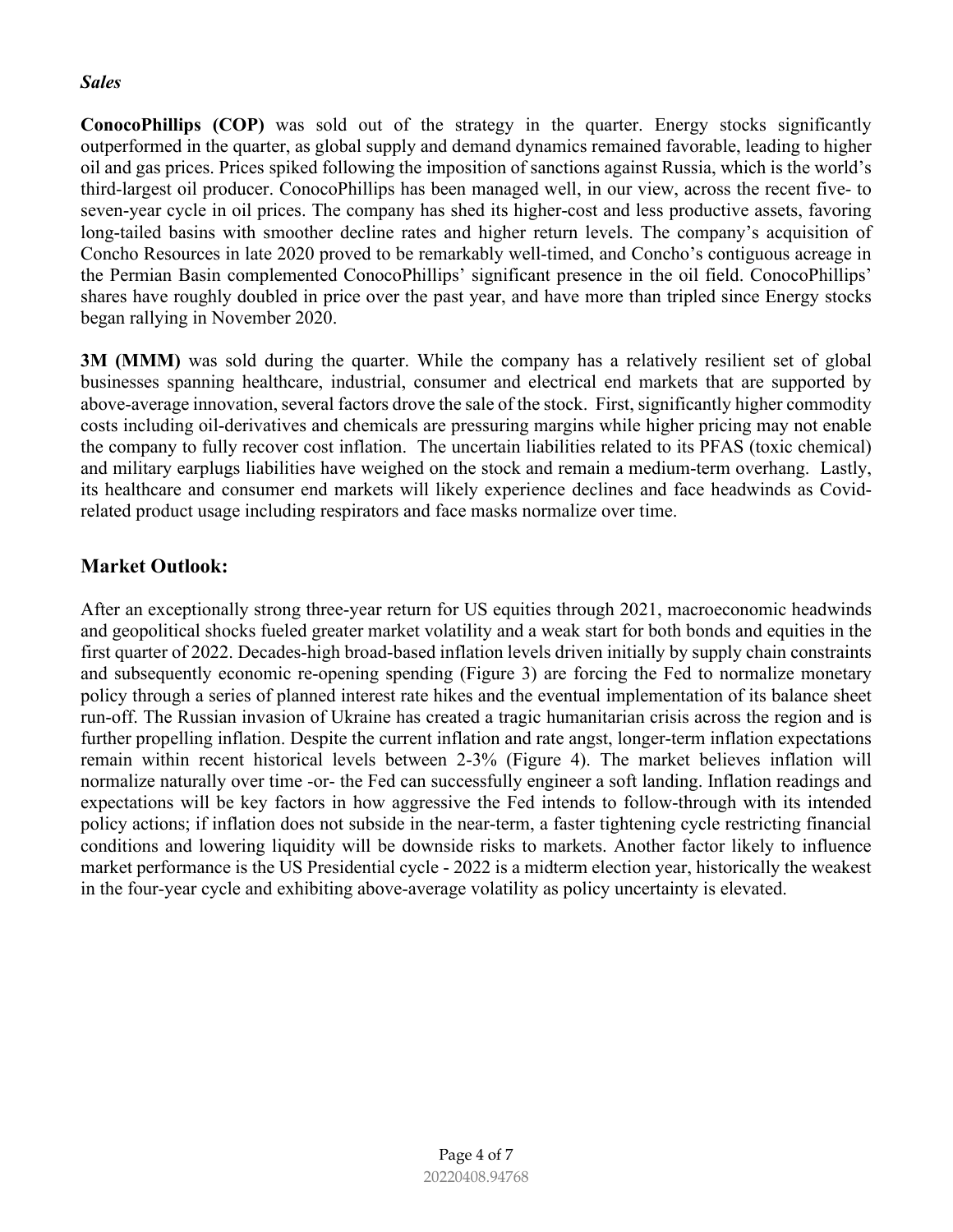

Source: *Figure 3*: Fundstrat Strategy, 03/29/2022. *Figure 4*: BCA Research Sector Chart Pack Commentary, 4/4/2022.

Despite these numerous headwinds, equity markets appear to have digested the negative news flow and bounced back strongly from recent lows. The intra-quarter 13% drawdown in the S&P 500 from its peak into correction territory was worse at the individual stock level. The average US stock reached bear market or recession-levels by mid-March - the average stock drawdown from its 52-week high was -21% for the S&P 500, -40% for the Russell 2000 and -47% for the Nasdaq Composite. These periods of broad-based price consolidation can act to productively shake out market excesses and correct elevated valuation multiples. While valuations on US equities have declined, aided by strong earnings growth, the current S&P 500 forward P/E stands at 21.8x 2022 earnings, an elevated level especially given the rise in inflation (Figure 5).



Source: Strategas, Quarterly Review in Charts, 04/04/2022.

Page 5 of 7 20220408.94768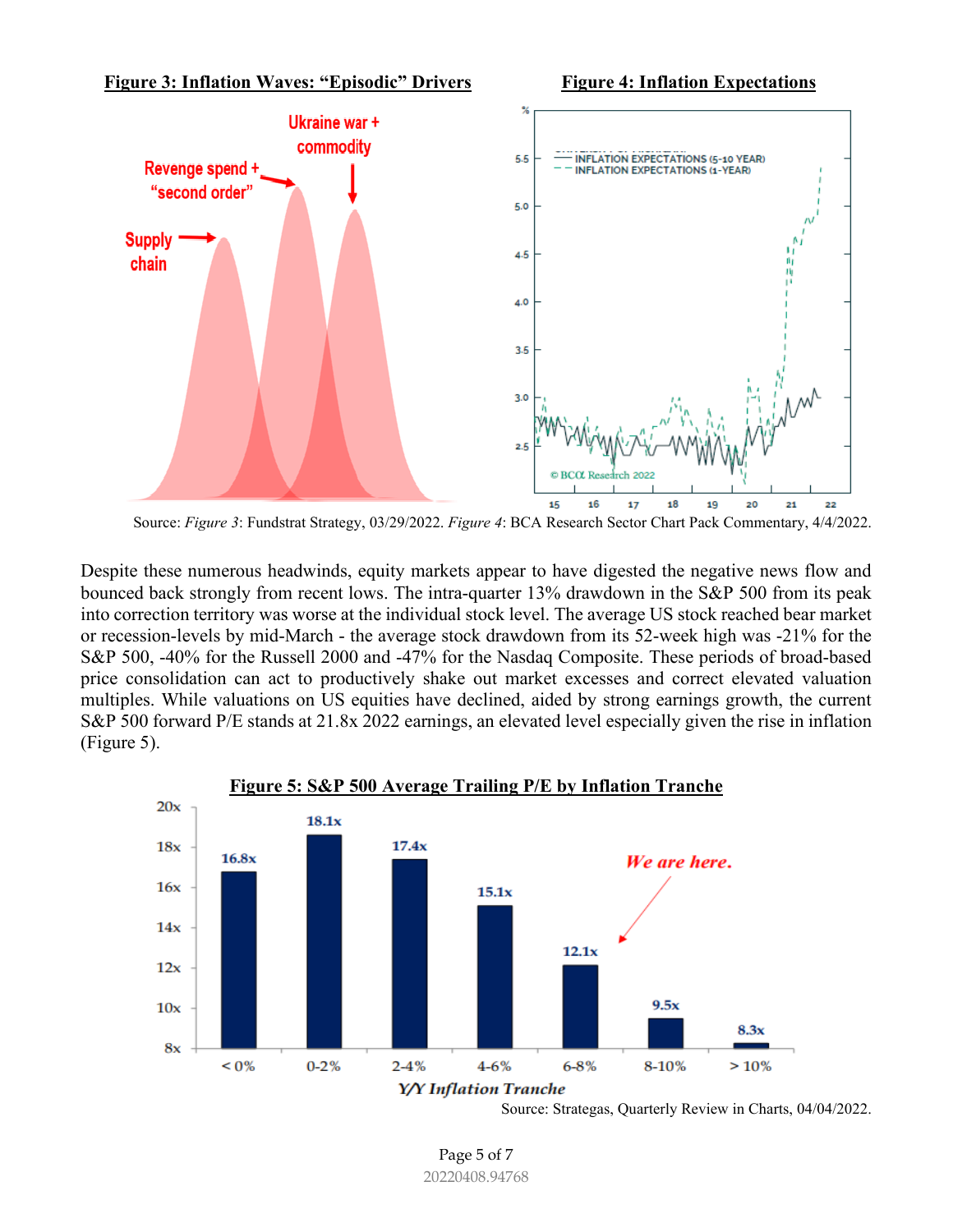The normalization of US monetary policy and the Fed's resolution to combat inflation is a momentous change that is beginning to disrupt trends that have been in place since 2009 and the start of the Quantitative Easing (QE) era. Importantly, Q1 reflected several large shifts:

- It was the first time since 2009 that bond yields have gone up during a market correction and failed to act as a hedge for stocks in market sell-offs. Notably, during the inflation years (1965-1982), stocks and bonds regularly declined together.
- Tech stocks (QQQ) did not act defensively as in the past.
- "FANG" was not treated as an asset class. There were wide performance divergences in large-cap technology stocks.
- Oil hit its highest level since 2014 and stocks are underperforming commodities.

Source: Strategas, Technical and Macro Research, 2/7/2022.

These indicate a transition where new long-term opportunities emerge as the market shifts focus away from past "winners" into areas that have lagged for the past decade.

When the market transitions away from speculation and beta, it has favored Value, Quality and Highdividend stocks. Historically, in Fed rate hike cycles, High dividend equities deliver strong relative performance. In the past fifty years, dividend payers have outperformed non-payers after the first rate hike and 1-year later in 75% of the cycles by a median 6.6%. The low-beta nature of high dividend payers is rewarded as the market gravitates towards quality and income. 2-years into a tightening cycle (Figure 6), the highest dividend-yielding quartile of stocks have outperformed the lowest dividend-yielding quartile of stocks in 75% of cycles by an average of 12%. Importantly, the current valuations of high dividend payers are extremely appealing in an expensive market.





Source: Ned Davis Research, "Dividend stocks during tightening cycles", 2/15/2022.

Given the incredibly strong equity returns generated this past decade combined with near record absolute valuation levels, forward market returns are expected to be muted, and we believe dividends will likely be a more important contributor to total returns.

Thank you for your continued support. Feel free to reach out to us if you have any questions.

Respectfully,

Schafer Cullen Capital Management, Inc.